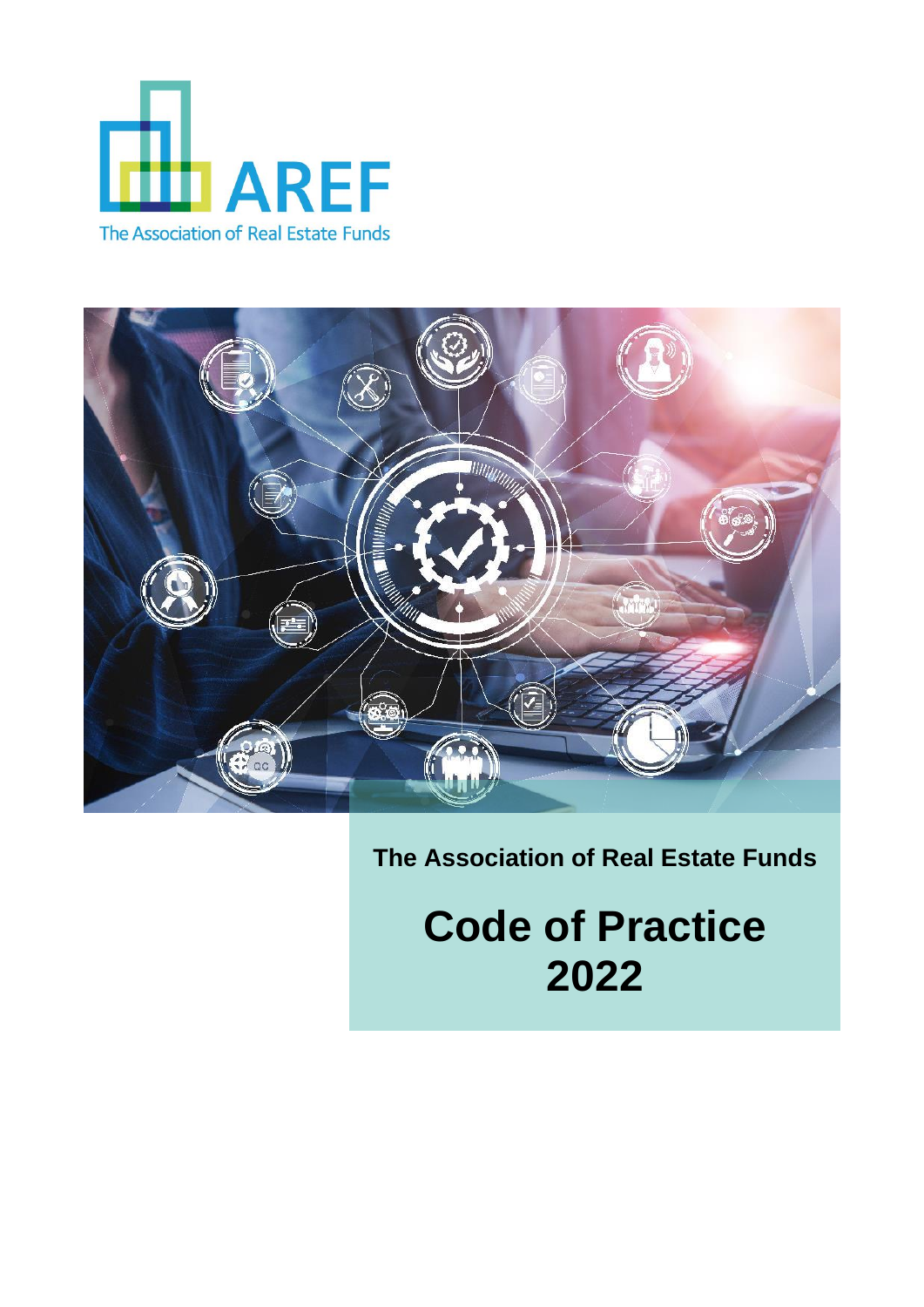# **Contents**

| 1.                                                                                               |  |  |  |  |
|--------------------------------------------------------------------------------------------------|--|--|--|--|
| 1.1<br>Fund oversight by supervisory or advisory committees/boards 6<br>1.2<br>1.3<br>1.4<br>1.5 |  |  |  |  |
| 2                                                                                                |  |  |  |  |
| 2.1<br>2.2<br>2.3<br>2.4<br>2.5<br>2.6<br>2.7<br>2.8                                             |  |  |  |  |
| 3.<br>3.1<br>3.2<br>3.3<br>3.4<br>3.5<br>3.6<br>3.7<br>3.8<br>3.9                                |  |  |  |  |
| Annex 1: Fund oversight by supervisory or advisory committees  16                                |  |  |  |  |
|                                                                                                  |  |  |  |  |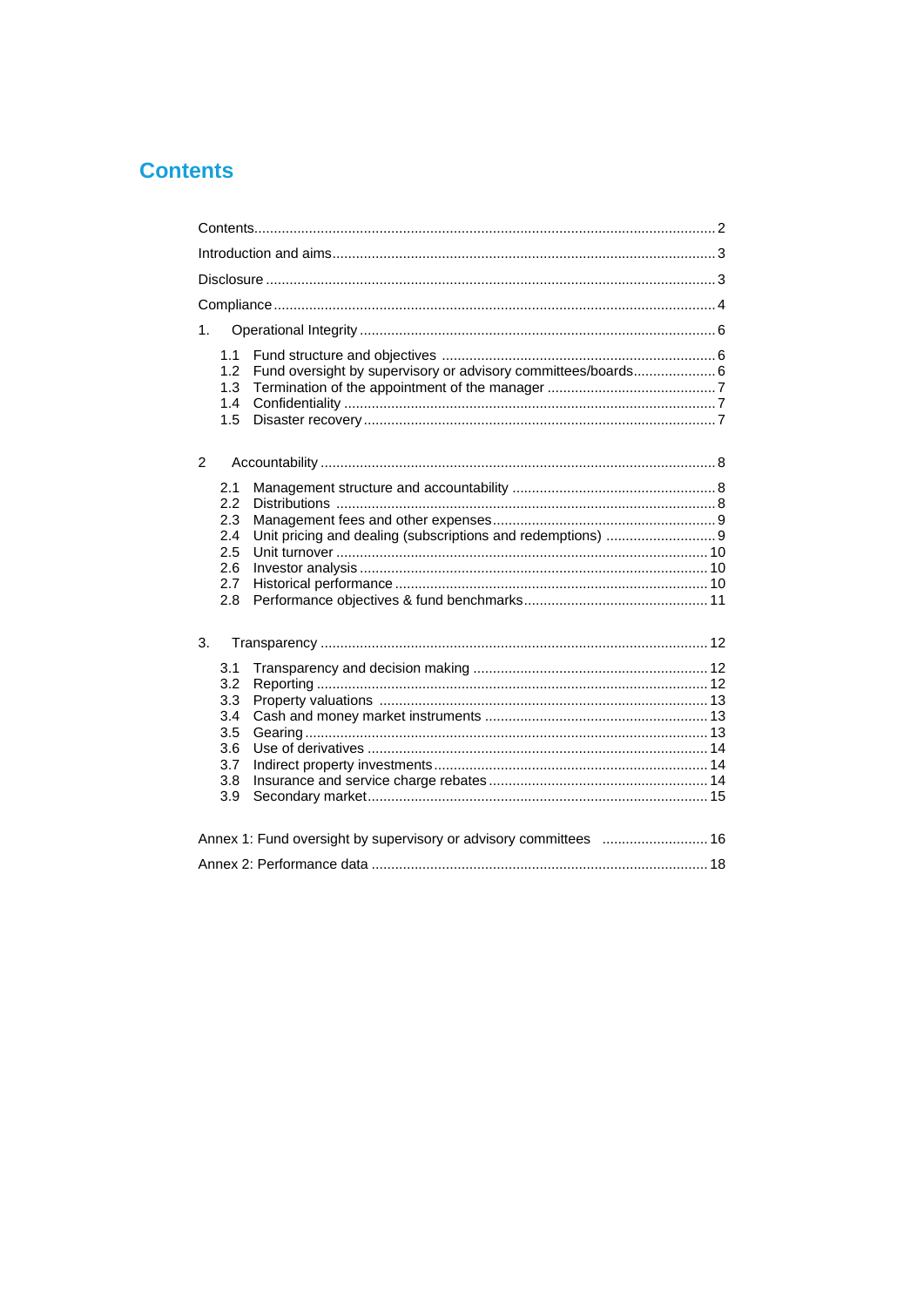# **Introduction and aims**

## **About AREF**

The Association of Real Estate Funds (AREF) is the voice of the real estate funds industry.

One of our key aims is to ensure that funds offer consistently high products and services to investors and advisers by adopting the highest possible standards of transparency and corporate governance. This Code, and the monitoring of it, is the critical element of that aim.

# **Guiding Principles of the Code:**

## 1. **Operational Integrity**

*Member funds are expected to provide clear transparent and unambiguous documentation about the governance and structure of AREF member funds*

#### *2.* **Accountability**

*Member funds are expected to have operational policies and procedures which ensure that they are accountable for their actions and demonstrate an alignment of interest between the manager and investors.*

### 3. **Transparency**

*Member funds are expected to provide transparent and timely information to investors, subject to acting in the best interests of all investors.*

## **Please note:**

- With effect from July 2014 the definitive version of the Code is the on-line document. Each section of the Code now carries a separate last-updated date, allowing individual sections to be reviewed as necessary without a wholesale re-write.
- The Code is a working document that will require regular updates to reflect market, regulatory and policy changes. The AREF Corporate Governance Committee will continuously review it in the light of best practice and update no less than annually.
- The Code covers a wide range of real estate funds reflecting the diversity of AREF membership.
- The Code has been prepared to cater for the information needs of "professional" rather than "retail" customers (as defined by the Financial Conduct Authority).
- In any cases of conflict between the provisions of the Code and legislative/regulatory requirements, the latter will take precedence.
- The Code may be supplemented from time to time by other AREF guidance published on the AREF website. Links to such guidance will always be available in the Code of Practice section of the AREF website [\(link\)](https://www.aref.org.uk/code-of-practice.html).

# **Disclosure** *[last updated: January 2018]*

The Code sets out various disclosure requirements, some of which are minimum standards, and some of which are best practice. Those disclosures which are minimum standards should be supplied to existing and prospective investors on request.

Minimum compliance data is collected by means of a mandatory questionnaire (see Section 1.4) and published in the MSCI/AREF Property Fund Vision Handbook; the handbook is publicly available in pdf form on the MSCI website [\(click](https://www.msci.com/www/ipd-factsheets/aref-ipd-uk-quarterly-property/0163317547)  [here for link\)](https://www.msci.com/www/ipd-factsheets/aref-ipd-uk-quarterly-property/0163317547) and the questionnaire should be supplied to existing investors and to prospective investors on request.

A key sub-set of the minimum compliance data is automatically downloaded to the fund page of the AREF website on a quarterly basis.

In general, the Code is not prescriptive about where the disclosures should be made, because the type of documentation and its contents will vary for different fund types. All funds will have documents relevant to the constitution and marketing of the fund e.g. unit trust instrument and Limited Partnership Agreement, Prospectus, information Memorandum etc.; most (but not all) will produce annual reports, periodic statements and fact sheets, the contents of which will be governed by legal/regulatory requirements; most will maintain a website.

It is left to the funds' discretion as to where the information is disclosed.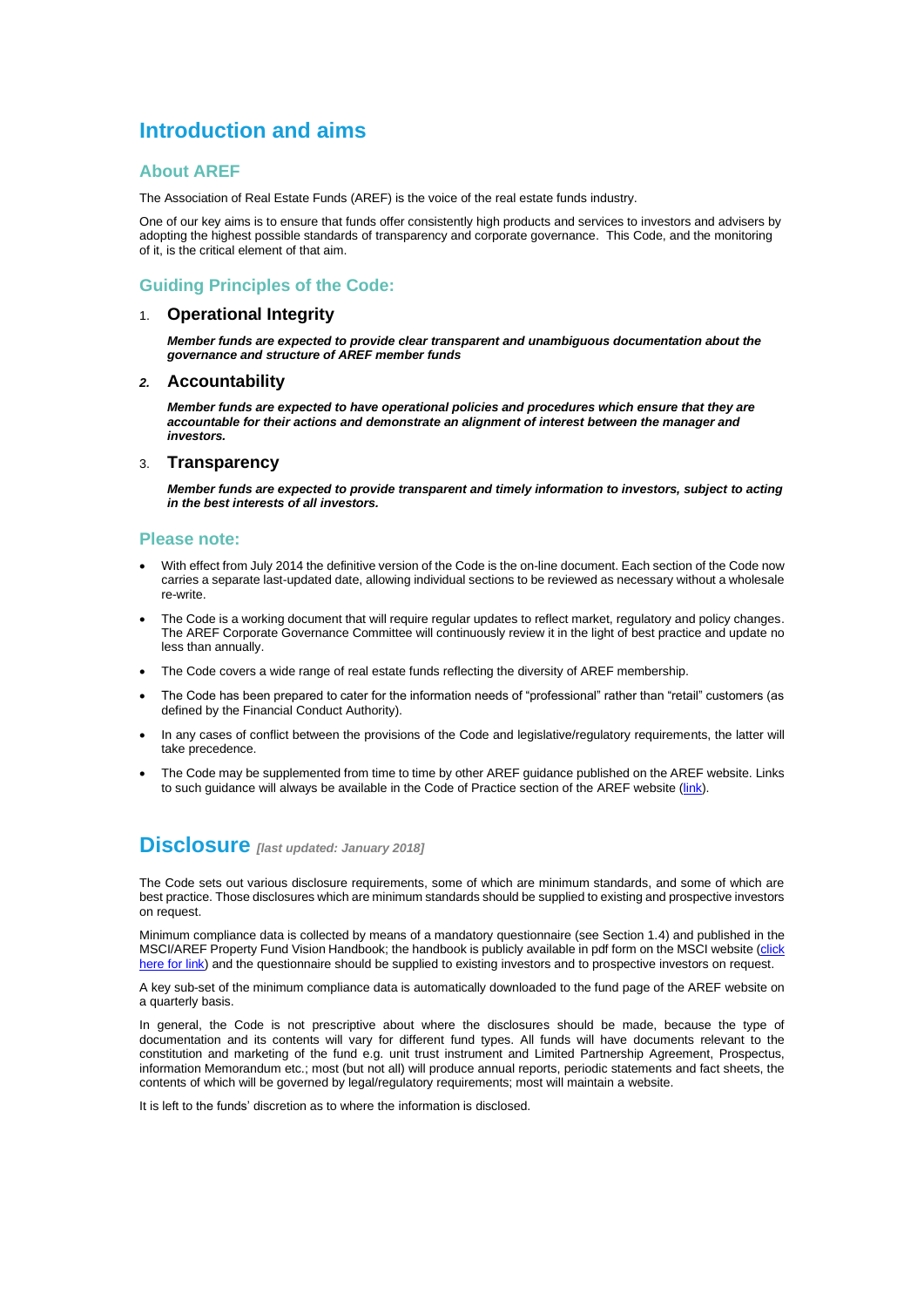# **Compliance**

The Code is split into two levels of compliance:

#### A. **Minimum compliance**

All funds are required to meet the minimum compliance standards. However, as the Code continues to evolve and raise standards, some funds may find that they are temporarily unable to meet minimum compliance in some areas. In such cases the manager should openly disclose the position so that a strategy and timetable for future compliance can be agreed with AREF.

#### **B. Best practice**

The Code also sets out recommended best practice, which funds are expected to adopt wherever possible.

### **Compliance monitoring** *[last updated: January 2021]*

- At least once per calendar year the manager of each fund participating as a member of AREF is required to sign-off the online AREF Code of Practice Self-Certification Process on the AREF website [\(Link\)](https://www.aref.org.uk/code-of-practice.html), confirming whether or not they are compliant with the Code.
- The Self-Certification Matrix, summarising responses received, can be found on AREF's website [\(link\)](https://www.aref.org.uk/code-of-practice.html).
- The Corporate Governance Committee will monitor the process to identify funds who have failed to complete the annual sign-off or meet minimum compliance.
- Funds are required to include in their annual statements a comment that they comply with the minimum requirements of the Code.
- The Corporate Governance Committee will report the findings from their monitoring to the Management Committee on a regular basis. Persistent non-compliance with minimum standards may lead to suspension from membership.

## **Non-compliance with the AREF Code of Practice** *[last updated: November 2017]*

It is a requirement of AREF membership that each Full Member of AREF must comply, where applicable, with the minimum requirements, of the Code of Practice, and should notify the Board as soon as possible in the event it is unable to do so.

1. If the Board reasonably determines a Full Member is not complying with the Code it may:

- Request further information as necessary to determine whether or not there has been a breach of the Code of Practice by the Full Member.
- Determine in its sole discretion whether there has been a breach of the Code by that Full Member.
- 2. If a breach of the Code is established, the full member should make proposals to remedy the situation in a reasonable period of time.
- 3. If a Full Member does not comply with the Code of Practice, further to either notification by the Full Member or a Board determination, then a "Warning Notice" may be issued by the Board.

If following receipt of a "Warning Notice" the Full Member has not rectified the Breach within the time specified the Full Member should be a "Defaulting Member" and the Board as its sole discretion can impose any of the following sanctions (or combination thereof).

Sanctions in respect of a Defaulting Member:

- 1. Private Censure The Board may issue a Defaulting Member with a letter of Private Censure. The terms of which (including the identity of the Defaulting Member) shall be confidential, but the existence of which AREF shall be permitted to disclose.
- 2. Public Censure The Board may issue a Defaulting Member with a letter of Public Censure, the terms of which AREF at its discretion shall be entitled to publicise in full.
- 3. Suspend membership rights of the Defaulting Member, which the Board in its sole discretion consider necessary or appropriate.
- 4. Remove the Defaulting Member from Membership, in this circumstance the Board must give the "Defaulting Member" not less than 14 days' notice of the decision and invite written representation before a decision is made or
- 5. Issue an Exception Notice to the Defaulting Member, where upon the Full member will not be deemed to be in breach of the Code of Practice (in respect of the area of the Code to which the Exception Notice relates only).

## **Investors contacting AREF**

AREF can be contacted on [investors@aref.org.uk.](mailto:investors@aref.org.uk) This e-mail address is available for all forms of investor communication, including complaint and feedback,

AREF undertakes a periodic review of member funds compliance of the code. However, should an investor at any time become aware of a breach we would encourage investors to initially make representation to the trustees/manager of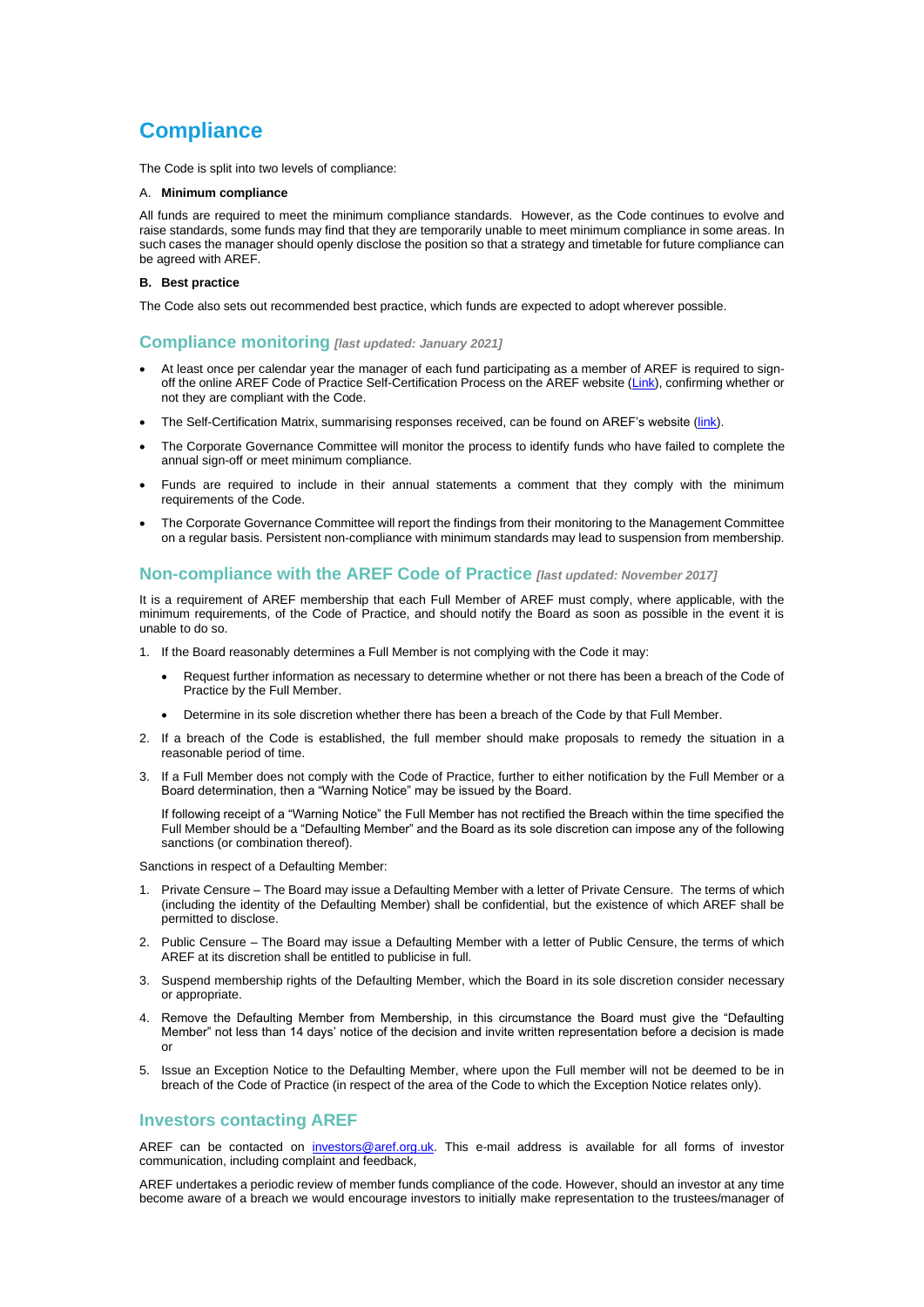the specific fund. If further to these representations the investor is dissatisfied with the responses provided, then investors are encouraged to contact AREF via the above e-mail link. AREF takes such complaints seriously and will seek to address these in a robust and transparent manner.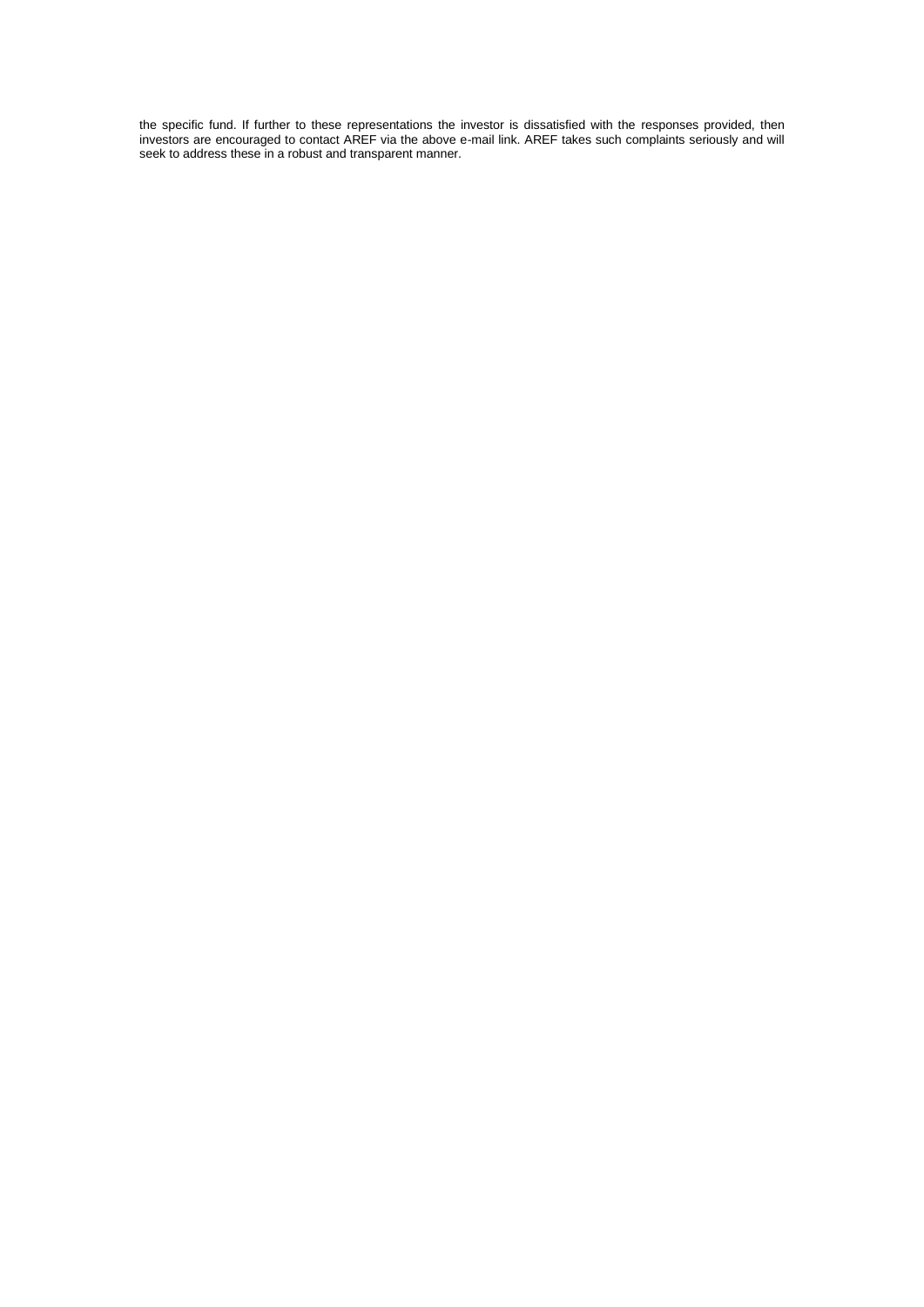# **1. Operational Integrity**

# **Guiding Principle**

*Member funds are expected to provide clear, transparent and unambiguous documentation about the governance and structure of AREF member funds. Managers should demonstrate integrity and ensure that investors will be treated fairly in all circumstances.*

# **1.1 Fund structure and objectives** *[last updated: January 2018]*

#### **A. Minimum compliance**

- 1. Funds should disclose:
	- a. The fund type and structure
	- b. Domicile, governing law
	- c. Whether or not the fund is authorised, by which regulator, and the authorisation category, e.g. NURS, QIS, UCITS, PIF, QIF and Managed Funds.
	- d. Whether the fund is closed-ended, open-ended or partially open-ended.
- 2. The following should also be disclosed:
	- a. Investment objectives
	- b. The policy for achieving the objectives
	- c. Any investment restrictions
	- d. The type of investors that are eligible to invest in the fund.
- 3. Funds should disclose:
	- a. How its policies are agreed and can be changed
	- b. Who is responsible for appointing third party valuers, managing agents and advisors and providing the necessary information
	- c. The conflict of interest policies applicable to the fund, and who has responsibility for identifying, managing and monitoring conflicts of interests; these can be provided on request.

## **1.2 Fund oversight by supervisory or advisory committees/boards** *[last updated: January 2018]*

#### **A. Minimum compliance**

Additional information on the role and constitution of the supervisory/advisory committee/AFM (Authorised Fund Managers) board is set out in Annex 1.

- 1. Each fund should have oversight by either a supervisory committee with one or more representatives independent of the fund manager and investors or an advisory committee comprised of a mixture of manager and investor representatives. For UK authorised funds, the AFM is required to appoint a minimum of two independent directors and for them to comprise at least 25% of the total board membership. The oversight committee could be either internal or external as long as it is independent of the fund manager who is making the investment decisions. For some funds, a trustee or depositary appointment is capable of satisfying this requirement.
- 2. The committee should not be involved in the day to day decision making of the fund.
- 3. The committee should represent the interests of all investors, including small investors.
- 4. The committee should have defined terms of reference.
- 5. The manager has primary responsibility for sound governance of the fund which should not be delegated to the committee.
- 6. The fund documentation should clearly set out the processes for appointment of the representatives to the supervisory/advisory committee, including duration of appointment and voting arrangements.
- 7. The manager should ensure that contact details of the supervisory/advisory committee are supplied to all investors on request.
- 8. The manager should disclose to the investors on request details of committee members and details of remuneration (if any)
- 9. Minutes should be supplied to all investors on request.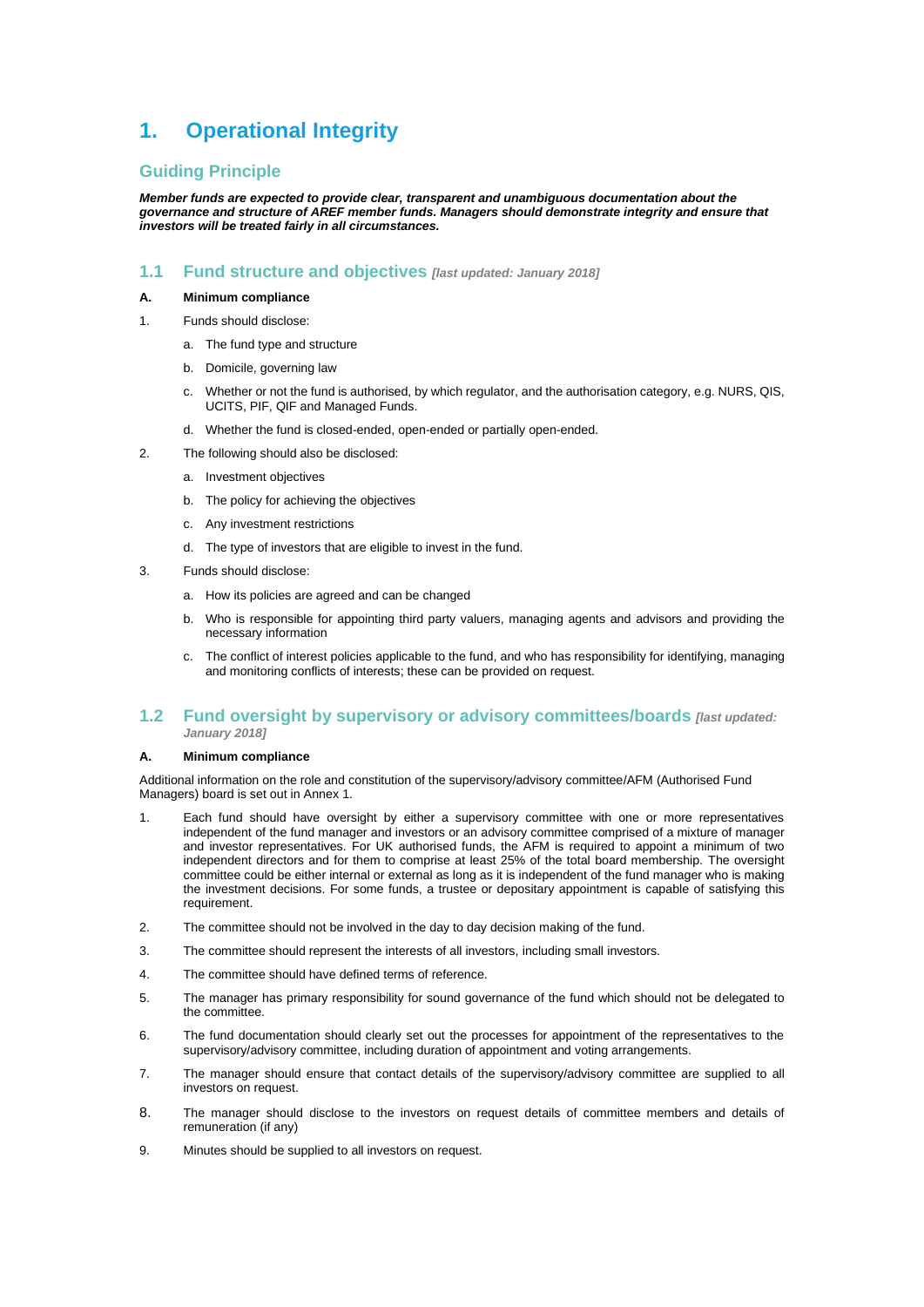## **B. Best practice**

- 1. The chair to be independent of the manager and investors.
- 2. The Fund's annual report should contain a statement from the committee chair outlining the contribution the committee has made to the governance of the fund over the preceding year.

# **1.3 Termination of the appointment of the manager** *[added: January 2018]*

### **A. Minimum compliance**

- 1. The fund documentation should include:
	- a. A disclosure of who can terminate the manager instruction.
	- b. The grounds for termination.
	- c. The process for termination including notice, compensation and conflict voting.
	- d. The manager's right to challenge notice/appeal, if applicable.
	- e. Treatment of manager's co-investment and carried interest.

## **1.4 Confidentiality** *[added: March 2016]*

## **A. Minimum compliance**

1. Managers are required to disclose their policy in relation to the management and dissemination of confidential information.

# **1.5 Disaster recovery** *[last reviewed: January 2018]*

#### **A. Minimum compliance**

1. The manager should have a disaster recovery plan in place to enable quick recovery and resumption of normal operations following an incident.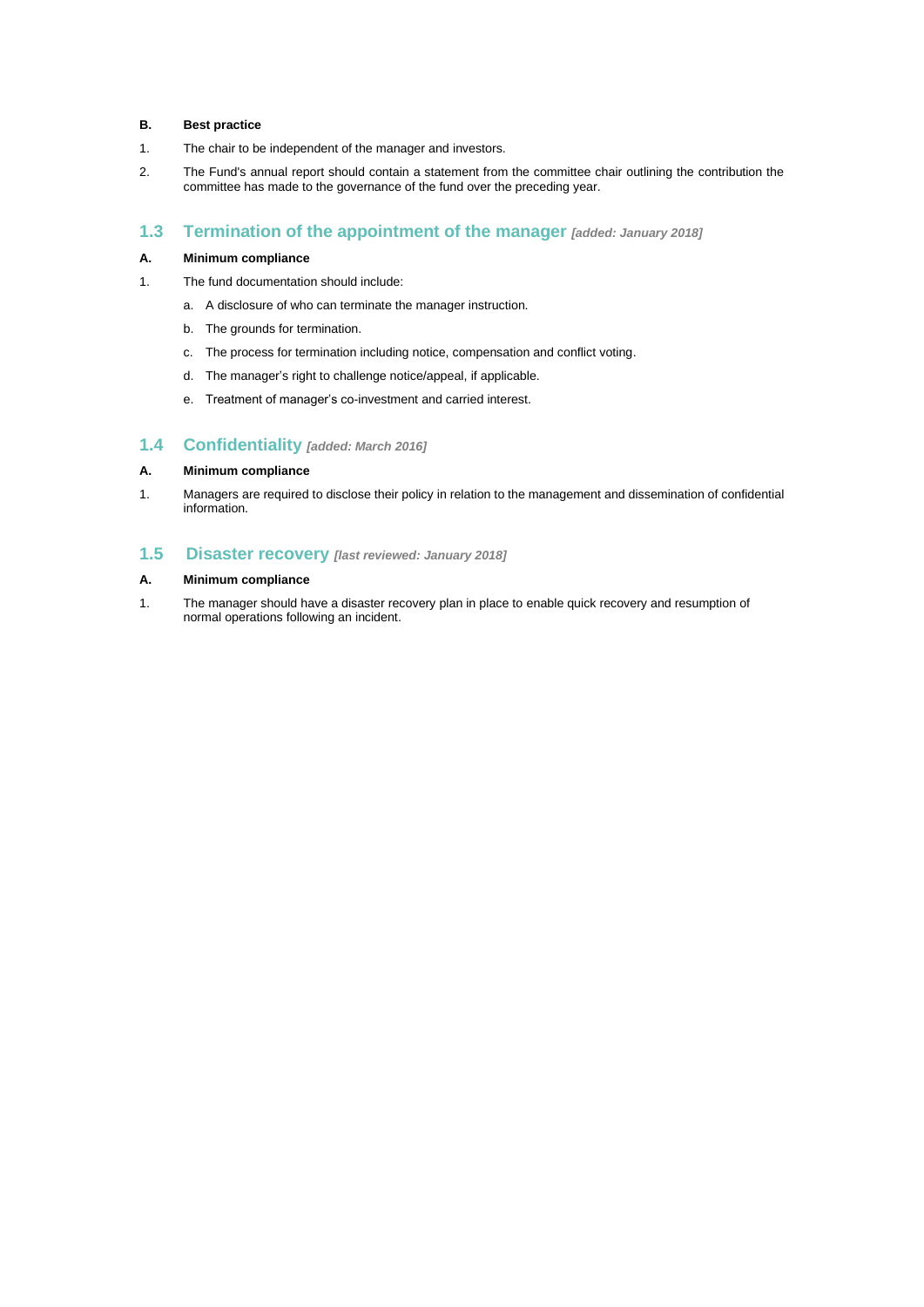# **2 Accountability**

# **Guiding Principle**

*Member funds are expected to have operational policies and procedures which ensure that they are accountable for their actions and demonstrate an alignment of interest between the manager and investors.*

## **2.1 Management structure and accountability** *[last updated: January 2018]*

### **A. Minimum compliance**

- 1. Funds should supply all fund documentation and details of key appointments to existing investors on request (and to prospective investors on a confidential basis).
- 2. Funds should disclose the names and contact details of the following as appropriate:
	- a. Members of the Committee of
- g. Authorised Corporate Director h. Custodian/Depositary
- Management/supervisory board
- b. General partners
- c. Registrar
- d. Banker
- e. Individual manager f. Trustee/Managing trustee
- k. Managing agent(s) l. Solicitors to the fund
- m. Investment adviser

i. Auditor j. Valuer(s)

- 3. The following additional information should be disclosed (if appropriate):
	- a. How the parties listed in 2 above are appointed, their roles and responsibilities and how they can be removed
	- b. Whether appointments are fully discretionary, non-discretionary or advisory. If non-discretionary or advisory, where, ultimately, the decision-making power lies
	- c. Who is responsible for setting investment policy, strategy, restrictions and income distribution policy
	- d. Who is responsible for implementing investment policy
	- e. How adherence to such policies and restrictions are monitored and reported
	- f. Who is responsible for marketing the fund
	- g. Who is responsible for pricing and accounting for the fund
	- h. How the governance structure ensures alignment of interest between the manager and investors eg. carried interest / performance fees
	- i. Details of any "key person" provisions and if so brief details of the operation of the same.
	- j. Whether any co-investment opportunities are capable of being offered to investors and if so the process for doing so.

#### **B. Best practice**

1. The roles and responsibilities of all parties involved in running the fund, or who have the ability to set and implement policies or strategies relating to its management, should be clearly disclosed. This should include individuals with significant management influence.

# **2.2 Distributions** *[last updated: January 2017]*

#### **A. Minimum compliance**

Where applicable, funds should disclose:

- 1. Their policy for income and capital distributions
- 2. Where it is their policy to distribute income:
	- a. The frequency of their distributions
	- b. Requirements for withholding tax
	- c. The timing of the distributions and the date on which the units/participations in the fund are declared "Ex" distribution
	- d. The expected timing of the payment of the distributions.
- 3. The fund should calculate its historic yield by expressing the income distributions (gross of tax) per unit over the previous 12 months as a percentage of their net asset value per unit as at the end of the period.

#### **B. Best practice**

1. Income distributions should be paid on fixed dates within two months of the end of the related distribution period, unless otherwise agreed with investors.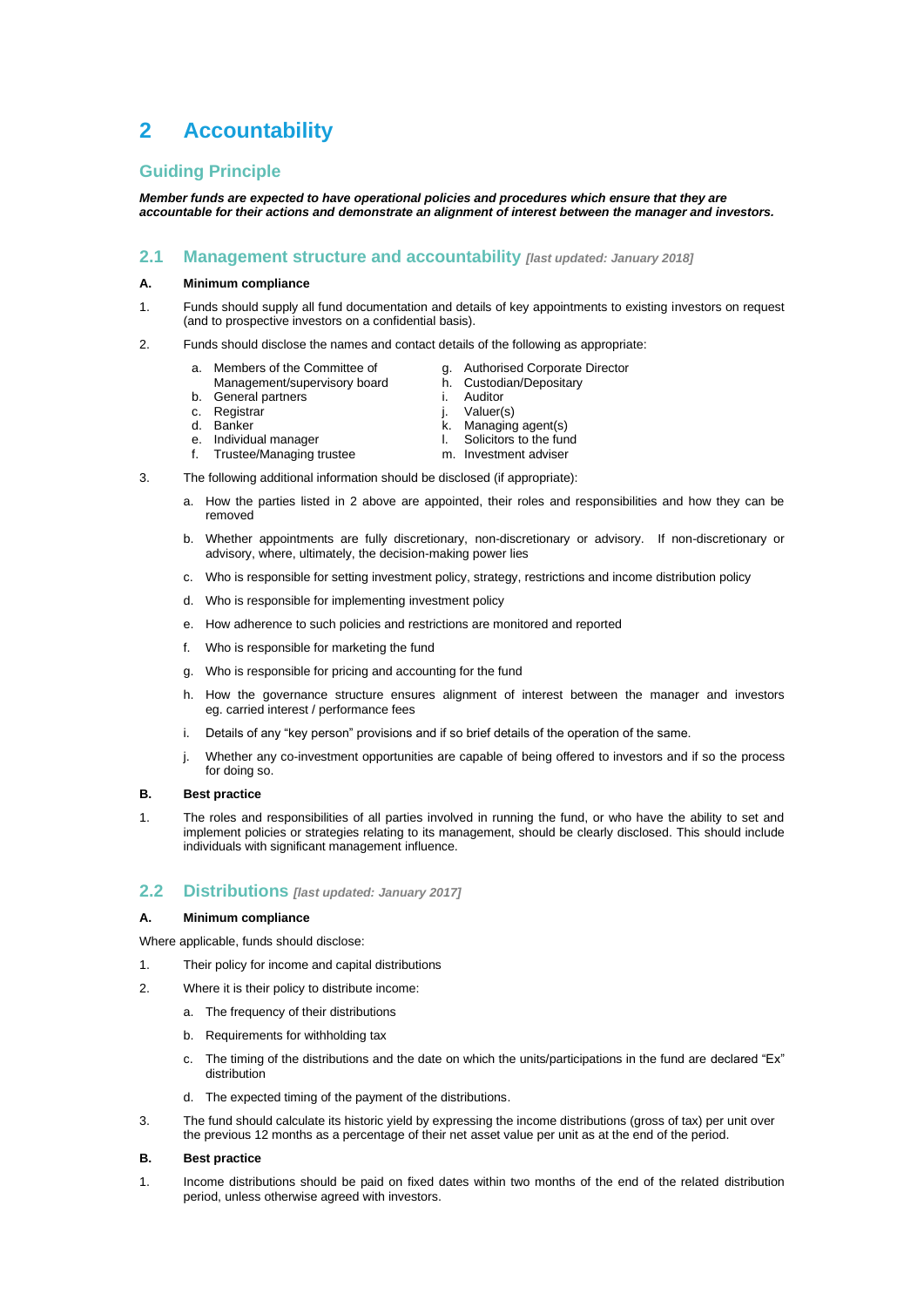- 2. Capital distributions should be distributed as soon as practicable unless the fund permits otherwise.
- 3. Funds should disclose whether they have the ability to defer/suspend distributions; if so, any suspensions should be reported on a regular basis.

## **2.3 Management fees and other expenses** *[last updated: January 2018]*

#### **A. Minimum compliance**

- 1. Information should be provided on request with regard to:
	- a. The annual fees payable to the manager/trustee/other related parties, including the manager of indirect property investments.
	- b. The basis on which the annual fees are payable (whether percentage of capital or income and actual percentage).
	- c. Details of performance fee or carried interest, where applicable, including how the fees are calculated and paid, and any claw-back arrangements. Any fees which relate to but are not paid during the period should be estimated and accrued in accordance with applicable accounting standards.
	- d. Any other fees payable to the manager/trustee/other related parties.
	- e. Fee rebates (e.g. where one fund invests in another fund run by the same management company).
- 2. All funds should comply with the AREF Guidance on Expense Ratios [\(link\)](https://www.aref.org.uk/uploads/assets/e2b6d95b-9e6c-4223-98a34db14a928148/Finalised-TER-Guidance-on-Expense-Ratios-2009.pdf).<br>**B.** Best practice

#### **B. Best practice**

- 1. Disclosures should include a statement of the fund's policy on which costs are borne from the fund and:
	- Paid from capital
	- Paid from income

# **2.4 Unit pricing and dealing (subscriptions and redemptions)** *[last updated: March 2021]*

#### **A. Minimum compliance**

- 1. Disclose to investors:
	- a. Confirmation the fund is priced at the 'Standard NAV' for all investors. If not, an explanation of the key differences should be provided [\(link\)](https://www.aref.org.uk/uploads/assets/62497c65-16b3-415f-bfe1fc31efe7a38d/aref-fund-pricing-recommendations.pdf).
	- b. The accounting rules being applied eg. IFRS, UK GAAP etc.
- 2. Fund prospectus, documentation and placement documentation should contain clear and explicit description of subscription and redemption policies. Such disclosure should include:
	- a. Subscription process and expected timeframe for an investor to become fully invested
	- b. Redemption process and expected timeframe for an investor to be fully disinvested
	- c. Full details of how subscription/redemption prices are calculated, and by whom including the basis of valuation for the real estate assets and any special instructions given to the valuer.
	- d. All subscription/redemption premiums/discounts, the size of the subscription/redemption queue, changes in market prices and timing of redemptions.
	- e. Details of multiple unit classes with different terms (subject to confidentiality)
	- f. Whether subscription/redemptions are revocable and the basis of such decisions.
- 3. Managers must clearly disclose:
	- a. How the subscription and redemption policy, process and pricing may be varied and with what investor consent.
	- b. On request, the circumstances under which the subscription or redemption process was last used to suspend or defer redemptions or subscriptions
- 4. Subscription/redemption policies should be
	- a. Fit for purpose and able to meet demands of the entire property cycle for the relevant fund strategy.
	- b. Only capable of amendment with investor consent or notification, as applicable.
- 5. Communication between the manager and investors, or their representatives, should be in the form of:
	- Clear and comprehensive subscription/redemption policies which are readily supplied to existing and potential investors, even if the policies are also specified, in whole or in part, in the original fund documentation.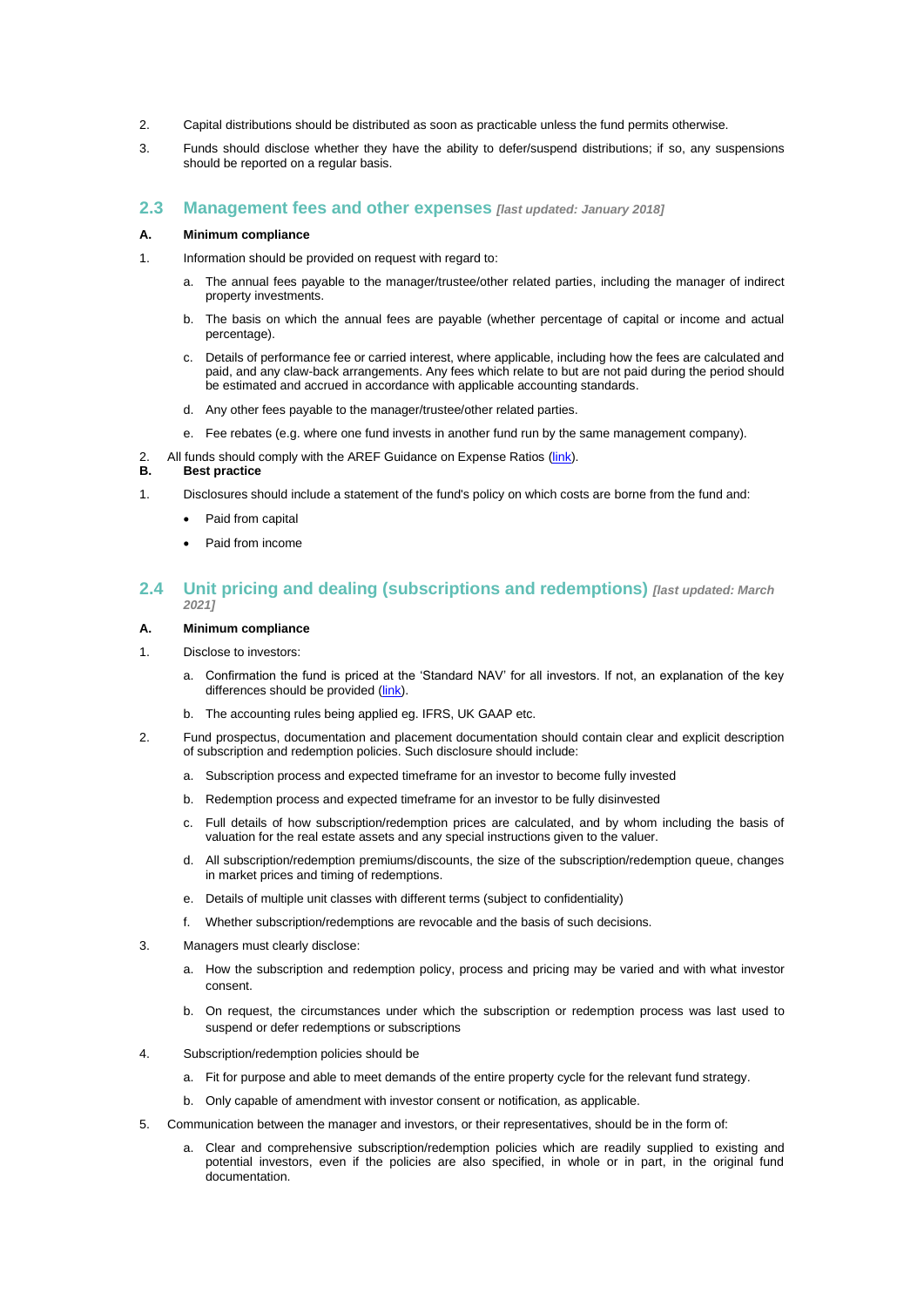- b. At least quarterly communications and more frequently at times of high subscription and redemption activity.
- c. Reporting to investors which should include details of:
	- i. Liquidity, current and potential, taking into account the purchase/sale transaction pipeline by level of certainty.
	- ii. Current subscription and redemption queues by amounts and timescales should be reported or shared on request.
	- iii. Investor concentration by unit class, in the case of funds with multiple unit classes having differing terms.

#### **B. Best practice**

Reporting to new and existing investors should explain:-

- 1. The liquidity (or illiquidity) of the underlying investments within the portfolio, including the percentage of the fund invested in closed-ended structures, the terms for liquidation of those assets and any consents required.
- 2. If an investors' waiting list is in operation. Each fund is encouraged to adopt and disclose clear policies detailing the approach to managing the investors' waiting list for both subscriptions and redemptions, and explain any circumstances where the fund has been unable to meet its subscription and redemption policy processes or obligations.
- 3. How many redemption notices were received and not settled at the date of the report. Information should be presented in such a way that investors can clearly see current and future subscription and redemption liabilities of the fund.
- 4. If appropriate, confirmation that the fund's bid and offer prices have been determined in accordance with AREF's Fund Pricing Recommendations (August 2014). If not, an explanation of the key differences should be supplied.

### **2.5 Unit turnover** *[last updated: March 2016]*

#### **A. Minimum compliance**

- 1. Where applicable, disclosures should include a statement as to the total number of units were:
	- a. Created
	- b. Redeemed
	- c. Matched

in the last accounting period.

## **2.6 Investor analysis** *[last updated: July 2014]*

#### **A. Minimum compliance**

1. The following information, or similar, should be disclosed either in the banding set out below or as deemed appropriate to illustrate the profile of the beneficial ownership of the fund:

| <b>Ownership Band</b>                                      | Number of Beneficial Owners, | <b>Total Percentage Holding</b> |
|------------------------------------------------------------|------------------------------|---------------------------------|
| Less than 3% of the units in issue                         |                              |                                 |
| 3% or greater but less than 10%                            |                              |                                 |
| 10% or greater but less than 20%                           |                              |                                 |
| Greater than 20%                                           |                              |                                 |
| Total number of units in issue at the end of the<br>period |                              |                                 |
| Percentage held by largest investor                        |                              |                                 |

#### **B. Best Practice**

The disclosures should include an analysis of:

- a. Percentage of units held by top 5 investors
- b. Percentage held/controlled where an investment manager acts on behalf of underlying clients

## **2.7 Historical performance** *[last updated: January 2018]*

AREF's preferred performance measurement service is the MSCI/AREF UK Quarterly Property Fund Index (PFI) although it is recognised that not all funds may be able to participate in it.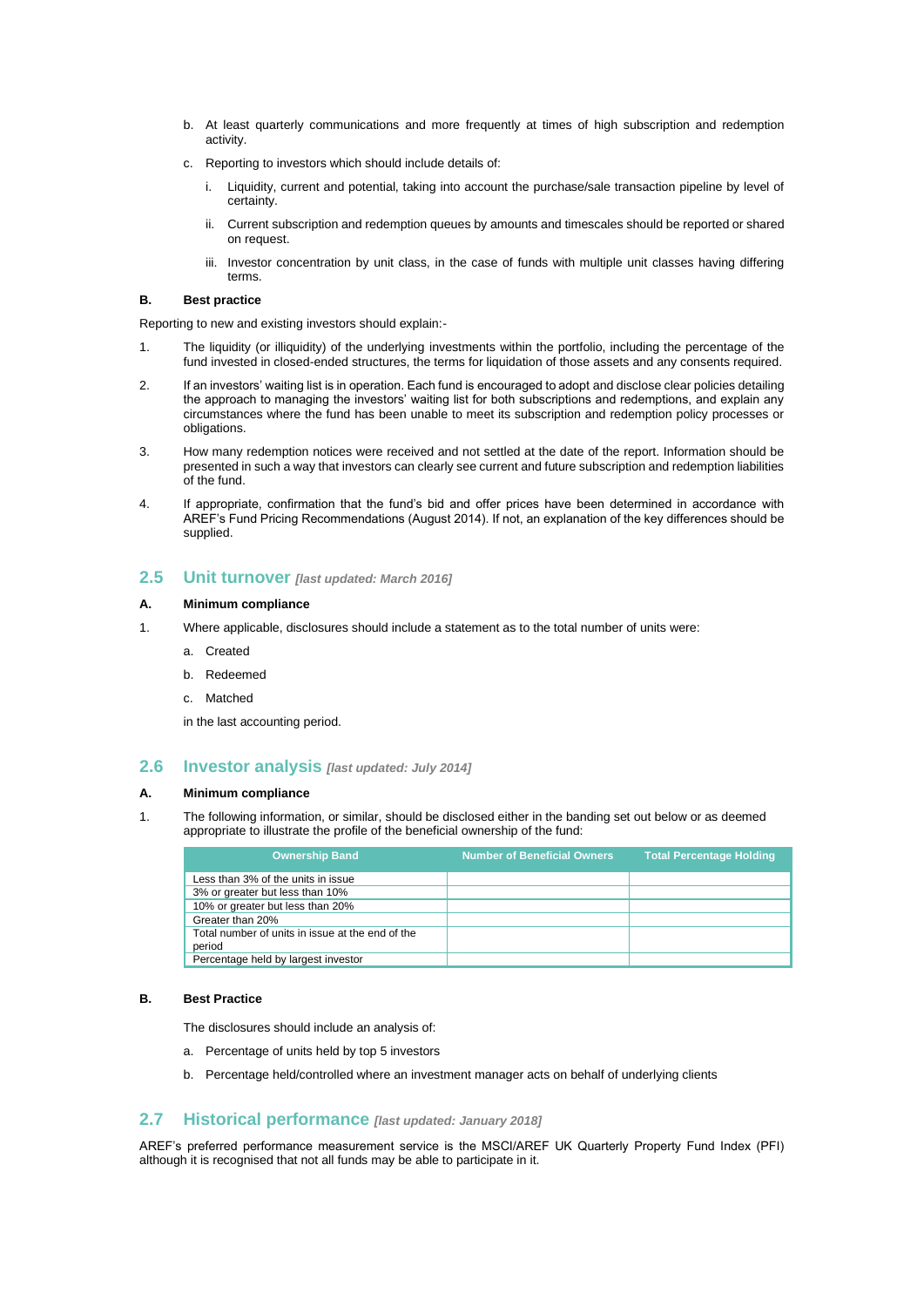### **A. Minimum compliance**

- 1. The investment performance of funds should be verified and reported, at least quarterly, by an industry recognised independent measurer. Performance data should be disclosed as in Annex 2.
- 2. Full members are obliged to comply with the rules of the indices (view rules on AREF website [here\)](https://www.aref.org.uk/resource/uk-pfi-rules.html) and the manager is accountable for the timeliness and accuracy of all data supplied to MSCI.

# **2.8 Performance objectives & fund benchmarks** *[last updated: March 2021*

#### **A. Minimum compliance**

- 1. Funds are required to disclose fund performance against the performance objective (eg peer group benchmark, absolute return target), both measures being calculated by the same methodology.
- 2. Each fund should use its "benchmark" consistently over time: a full explanation should be supplied should it become necessary for a benchmark to be changed.
- 3. Funds should compare their ESG performance against peer group funds. AREF's preferred ESG performance measurement service is GRESB although it is recognised that not all funds may be able to participate in GRESB

#### **B. Best practice**

1. Funds should make available their performance against a suitable sub-set of peer group funds from the PFI.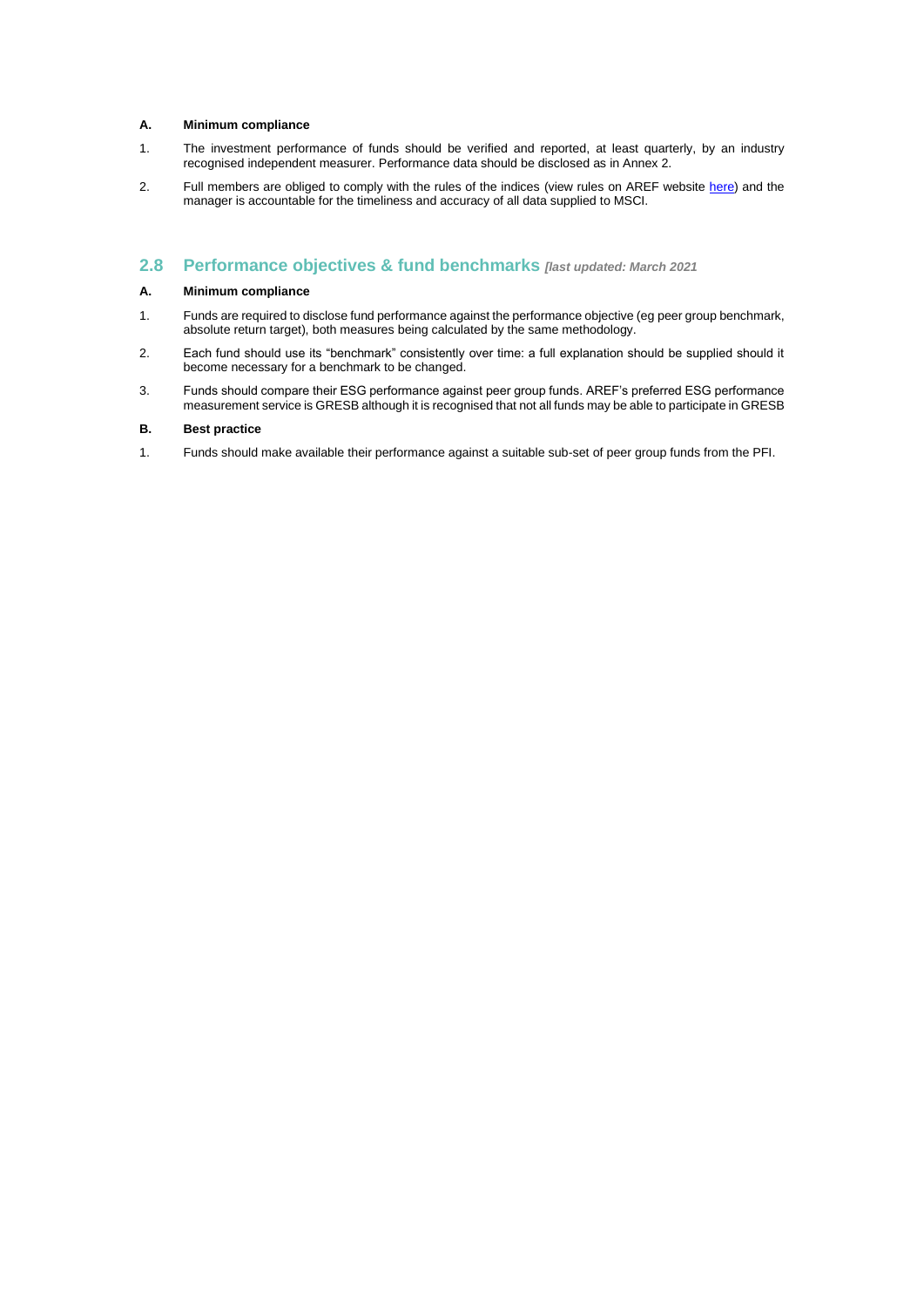# **3. Transparency**

# **Guiding Principle**

*Member funds are expected to provide transparent and timely information to investors, subject acting in the best interests of all investors*

## **3.1 Transparency and decision making** *[added: January 2018]*

### **A. Minimum compliance**

- 1. The manager should maintain an open dialogue with investors:
	- a. All investors should receive the same information ensuring that the treatment and any communication, to investors should be fair and equal.
	- b. A summary of performance and fund activity should be supplied to all investors at quarterly (or other agreed frequency). This should include details of performance relative to fund benchmarks, objectives, targets and fund operating constraints (as applicable).
	- c. Annually (or as otherwise agreed) the manager should update investors on the strategy or business plan to achieve fund objectives, highlighting any risks to achievement and the managers proposals to mitigate or manage them.
	- d. Material matters that arise outside of the reporting cycle should be communicated to investors as appropriate on a timely basis. This may cover significant regulatory, governance or constitutional matters but not matters that would ordinarily be captured within the reporting on normal fund activities.
	- e. Investor feedback on information requirements should be taken into account in determining information provision for all investors where reasonable to do so.
	- f. Investors should be able to see the procedures for management of conflicts of interest. This should be provided in a timely manner and be relevant to the actual conflict of interests policies of the fund.

g. End of fund life communications to clarify the safeguarding of all investors to ensure the disposal of assets is in the best interest of all investors. You can find more information in the end of fund life guidance. [\( LINK TO END OF FUND LIFE GUIDANCE HERE\)](https://www.aref.org.uk/resource/end-of-fund-life-project.html)

- 2. When funds have side letters the existence of these should be disclosed to all other investors.
- 3. The manager should disclose their Diversity and Inclusion policy.

#### **B. Best practice**

1. Assurance audits on the manager's internal controls should be undertaken annually and the results supplied to investors. To the extent that no such controls assurance review takes place, the manager should supply details to investors setting out how a robust control framework is monitored and maintained.

## **3.2 Reporting** *[last updated: March 2021]*

#### **A. Minimum compliance**

Each fund should:

- 1. Complete in full and submit the data collection template (AREF Questionnaire) for the MSCI/AREF Property Fund Vision Handbook within MSCI's submission deadlines and distribute to investors on request.
- 2. Detail a clear ESG (environmental, social, governance) strategy and objectives.
- 3. Ensure that any annual/periodic statements as required under legislative/regulatory requirements are completed in a timely fashion.
- 4. Disclose if there are preferential fees and other terms for investors or prospective investors.
- 5. Disclose the Standard NAV calculated in accordance with AREF's Fund Pricing Recommendations (August 2014) (link). Any distributions not already deducted as a liability in the accounting NAV should be deducted in determining the Standard NAV.

## **B. Best practice**

- 1. Any annual statement should incorporate a manager's report including the following where applicable:
	- a. The objectives of the fund.
	- b. The manager's policy for achieving the objectives.
	- c. Any investment/compliance restrictions.
	- d. A review of the investment activities during the period under review.
	- e. The fund's ESG performance against its own strategy*.*
	- f. A statement of any consolidation or subdivision of fund units.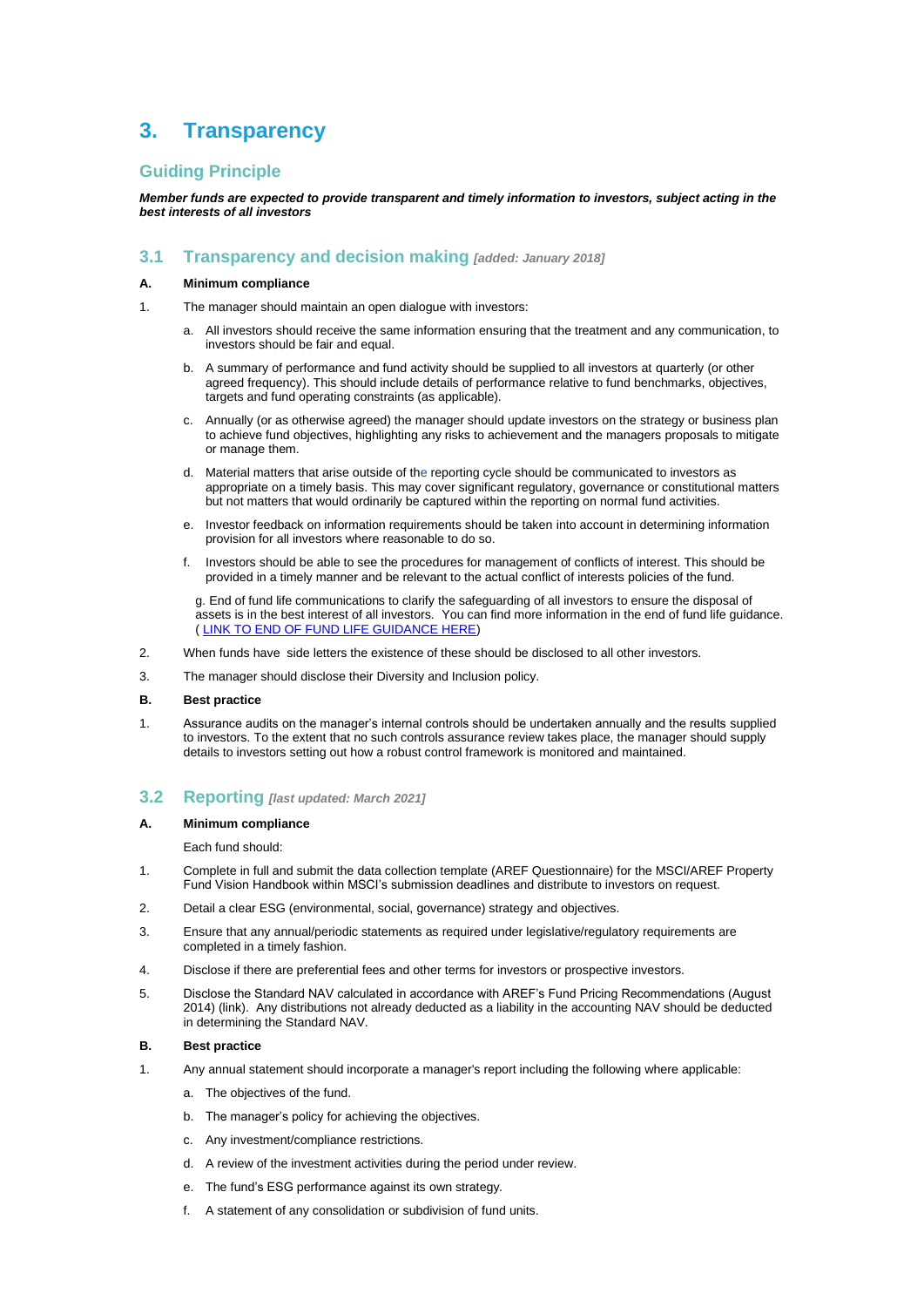- g. Any other significant information which should reasonably be disclosed.
- h. Changes in key personnel during the period under review.
- 2. Annual statements should also include a performance record containing the data set out in Annex 2.
- 3. Disclose the Manager's Diversity & Inclusion Policy.

## **3.3 Property valuations** *[last updated: January 2015]*

These valuation guidelines aim to provide a common approach to property valuation, to achieve a consistent and transparent approach to asset valuation and reporting.

#### **A. Minimum compliance**

- 1. Property valuations should be undertaken by professionally qualified independent valuers, with transparent investor reporting.
- 2. Fund documentation should include valuation methodology, including frequency of valuation
- 3. The valuer appointment should be regularly reviewed, at least every 3 years; such review to consider implementation of the RICS valuer rotation guidelines.
- 4. Record keeping is key to auditing the independence of the valuer and the valuation process. Records should be retained of all correspondence between the valuer and the manager, all valuation changes should be recorded together with a rationale/explanation for the change.
- 5. In preparation for the valuation the manager should supply to the valuer comprehensive and transparent information to enable the valuer to come to their opinion of value.
- 6. Disclosures should include a statement outlining:
	- a. The methodology used to value the property and other investments of the fund.
	- b. Where applicable, a statement that the basis for valuing a particular investment has changed since the previous periodic statement and the reasons why.
	- c. The frequency of valuations.
	- d. Where investments are shown in a currency other than the usual one used for valuation of the portfolio of the fund, the relevant currency exchange rates must be shown.
	- e. All valuations shall be carried out on a "Fair Value" basis as defined in the RICS Appraisal and Valuation Manual (Red Book). Any valuations undertaken internally or not independently should be clearly highlighted, with reasons why.
	- f. Who appoints the valuer and to whom the valuer reports/has its fiduciary duty.

#### **B. Best practice**

- 1. All property investments should be valued at least quarterly.
- 2. All investments must be valued on the same date, or on the best available date. The valuation of any assets and dates of the valuations of any assets valued, other than on the same date as the rest of the portfolio, should be disclosed.

# **3.4 Cash and money market instruments** *[last updated: January 2018]*

## **A. Minimum compliance**

- 1. Disclosures should include a clear statement on the fund's cash restrictions or other money market instrument restrictions.
- **B. Best practice**
- 1. Counterparty exposures for all financial instruments (i.e. for cash, swaps, debt etc.) should be disclosed in the annual report together with other financial risks such as foreign exchange.

# **3.5 Gearing** *[last updated: July 2014]*

### **A. Minimum compliance**

- 1. Each fund should disclose the following gearing metrics:
	- current and maximum permitted level of gearing
		- compliance with LTV and interest cover / debt yield ratios in current loan agreements
		- debt maturity dates
	- cost of debt

#### **B. Best practice**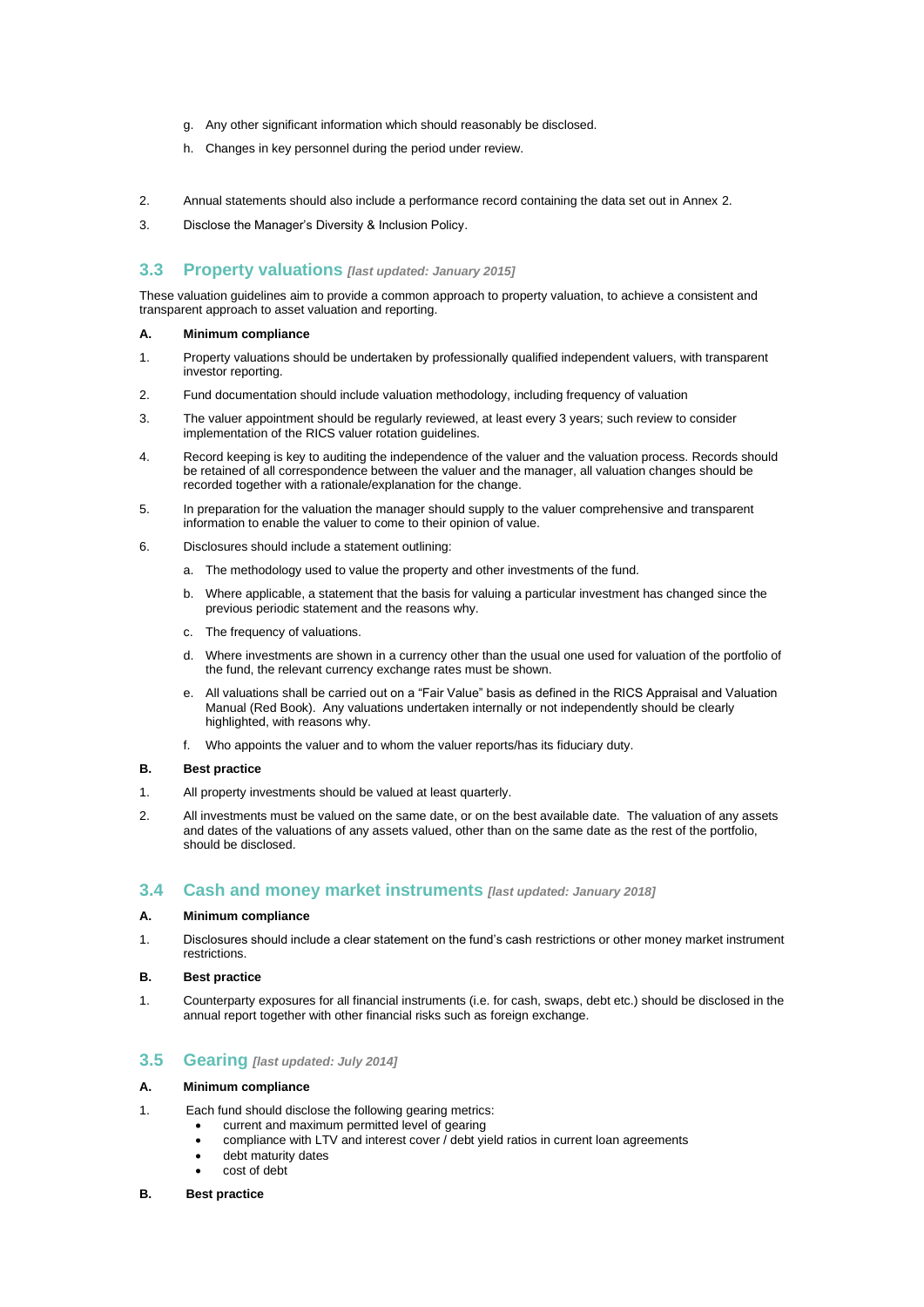- 1. Each fund should disclose details of:
	- variable and fixed rate loans
	- the counterparty.
	- interest rates (and where relevant, rate breakage costs),
	- details of interest rate swaps including their value, rates and maturity dates
	- All financial instruments should be accounted for at fair value in accordance with the appropriate accounting standards adopted

#### **3.6 Use of derivatives** *[last updated: January 2018]*

This section only applies to funds which are permitted to use and are currently using derivative instruments.

### **A. Minimum compliance**

- 1. Funds should ensure that their use of derivatives is appropriate, having regard to the investment objectives and policies and the risk profile of the fund.
- 2. Risks in respect of the use of derivatives (including, where appropriate, in respect of the exchange of collateral and ensuring the availability of margin and other amounts which may become payable by the fund) should be appropriately monitored and managed.
- 3. The fund should be compliant with applicable national and international rules relating to the use of derivatives.
- 4. To the extent relevant, funds should disclose on request:
	- a. Whether they had a derivatives exposure at the date of their last property valuation.
	- b. The maximum permissible derivative exposure.
	- c. Nature and status of counterparties.
	- d. Whether collateral is exchanged.
	- e. The rationale for use of derivatives.
	- f. How and in what circumstances they would use derivatives.
	- g. The type of derivatives used.
	- h. The accounting policy adopted, for example, IFRS or other applicable accounting standards prevailing at the time.
	- i. Contract size
	- j. Contract duration
	- k. Index
	- l. Potential cash flow impact arising from the derivative and a valuation of the derivatives in accordance with IFRS or other applicable accounting standards prevailing at the time, including any fair valuation requirements.

# **3.7 Indirect property investments** *[last updated: July 2014]*

#### **A. Minimum compliance**

- 1. Funds should disclose:
	- a. For each indirect investment, how they are valued and how often
	- b. Policy rationale for investing in indirect property
	- c. Exposure to indirect investments
	- d. Details of any internal (in-house) managed investments.

## **3.8 Insurance and service charge rebates** *[last updated: July 2014]*

#### **A. Minimum compliance**

1. The policy on insurance and service charge rebates should be disclosed to investors. Also, funds should disclose if they have retained the commission and/or service charge rebates and amounts retained on a gross basis.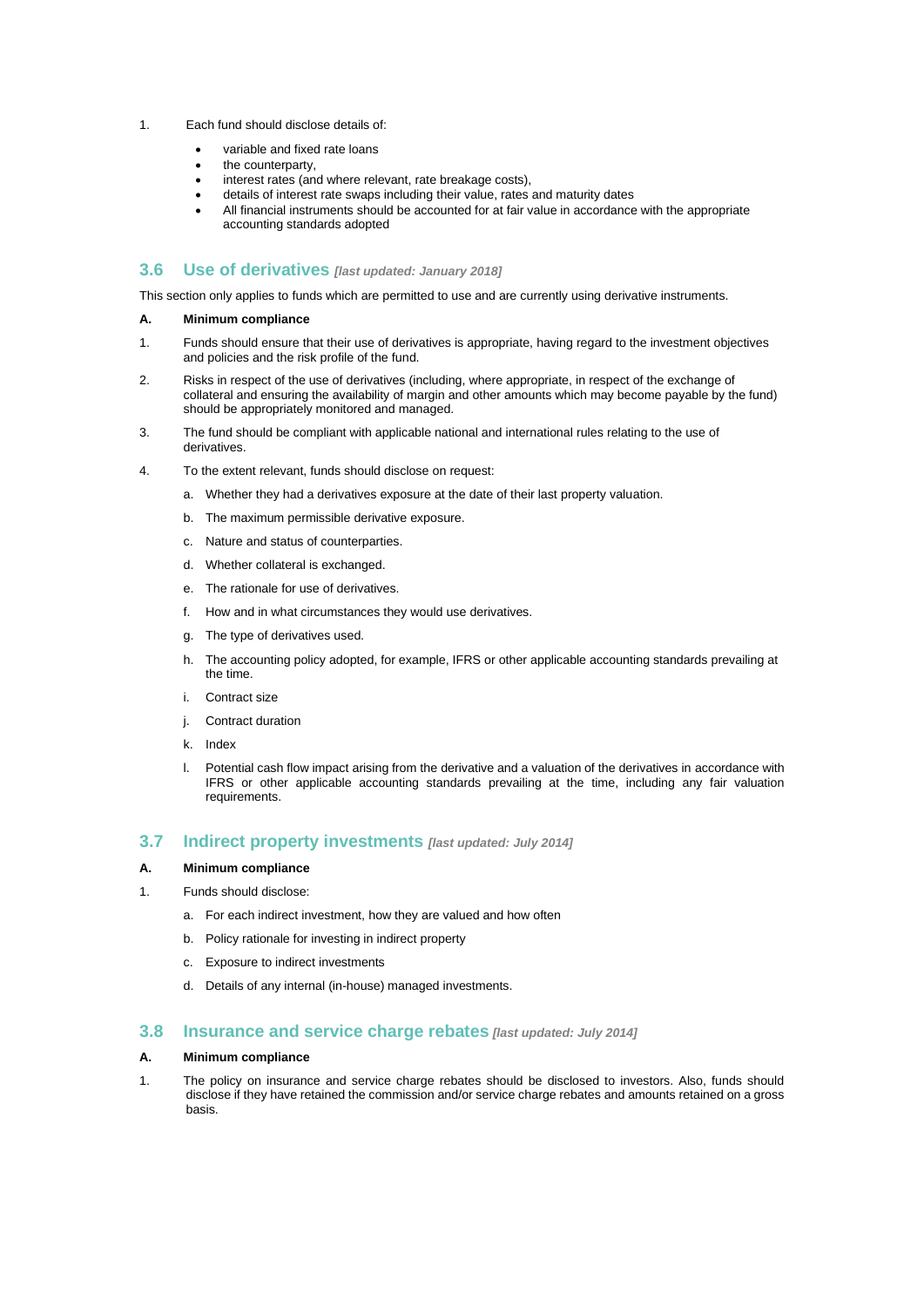# **3.9 Secondary market** *[last updated: January 2018]*

## **A. Minimum compliance**

1. The manager should disclose whether or not units can be traded on the secondary market and, if so, whether the manager can facilitate such trades.

# **B. Best practice**

- 1. Details of any secondary market dealing in the fund's units should include:
	- a. Details of any firm acting as broker of secondary market trades in the units.
		- b. Commission payable on dealing where the manager acts as a broker.
		- c. Where the manager acts as a broker:
			- i. The system used to match units
			- ii. The process for allocation of units to investors.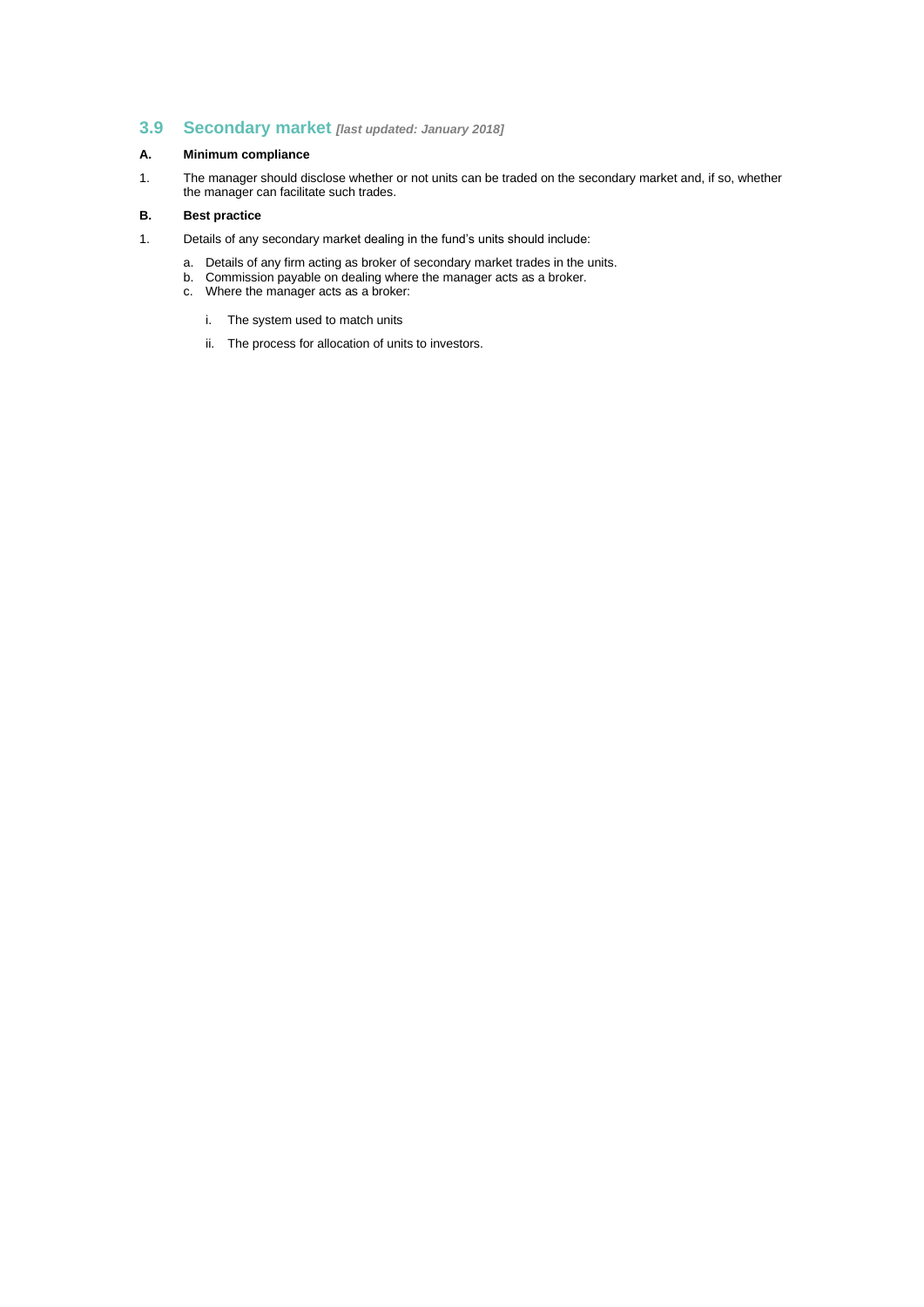# **Annex 1: Fund oversight by supervisory or advisory committees**

*[last updated: January 2018]*

## **Introduction**

These notes contain recommendations on minimum standards and best practice in a number of areas, aimed at promoting transparency in the industry, and should be considered in conjunction with the requirements of the AREF Code of Practice.

Given the diversity of fund types within AREF's membership not all of the following may apply to a particular fund and some funds may not be able to comply with specific recommendations due to restrictions in fund documentation. Nevertheless, if funds are capable of complying, but managers choose not to, they should explain to existing and potential investors the reasons for non-compliance.

If any of the matters referred in this note are the subject of formal regulation applying to the fund, such regulation takes precedence over this guidance.

During the writing of this guide AREF has been mindful of the principles of the UK Corporate Governance Code produced by the Financial Reporting Council.

Fund oversight and investor representation can take a range of different forms. However, for most funds oversight by a committee would take the form of either a

- Supervisory Committee(independent), or
- Advisory Committee (not truly independent unless best practice is followed),
- For authorised funds, an AFM board and a depositary or trustee.

A supervisory committee should comprise one or more members who are wholly independent of the manager. These officers will be appointed for their appropriate market knowledge, experience and qualifications. They will represent the investors to provide constructive challenge to the manager without taking away the discretion or accountability of the manager for investment performance or fund strategy, or of the depositary (if appropriate).

An advisory committee in contrast will not have the same level of independence of a supervisory committee. It is usual for advisory committees to be comprised of a mixture of manager and investor representatives, often chaired by either an investor or manager representative on a rotating basis. An advisory committee cannot be considered truly independent and it may not necessarily act for all investors collectively.

The supervisory committee shall be allowed direct access to the valuer, trustees and auditors and all reports produced by them to assist it in performing its role.

## **Guidance**

Managers should, in order to try to ensure that principles of sound corporate governance are observed in the management of funds, appoint either a supervisory or advisory committee with, where possible, independent members, including an independent chair.

The committee should not be involved in the day to day decision making of the fund.

The committee should have defined terms of reference.

The cost of the committee is a valid cost to the fund.

The manager has primary responsible for sound governance of the fund which should not be delegated to the committee.

# **Supervisory committee**

#### **Role of supervisory committee**

- Each member of the supervisory committee should declare any potential conflicts of interest. A member must not participate in any decision affected by a conflict of interest.
- The supervisory committee will recommend to the investors/trustee for consideration all changes to the appointment of the manager, key persons, manager fees or other terms of the fund in accordance with the constitutional documentation of the fund.
- The supervisory committee's duties will include oversight of the performance of the manager, relative to the business plan, compliance by the manager with AIFMD (if relevant) compliance with the appointment/constitutional documentation and other relevant legislation.
- The supervisory committee should monitor the manager and undertake regular reviews of subscription and redemption policies.
- The supervisory committee should oversee and review end of life processes for closed-ended funds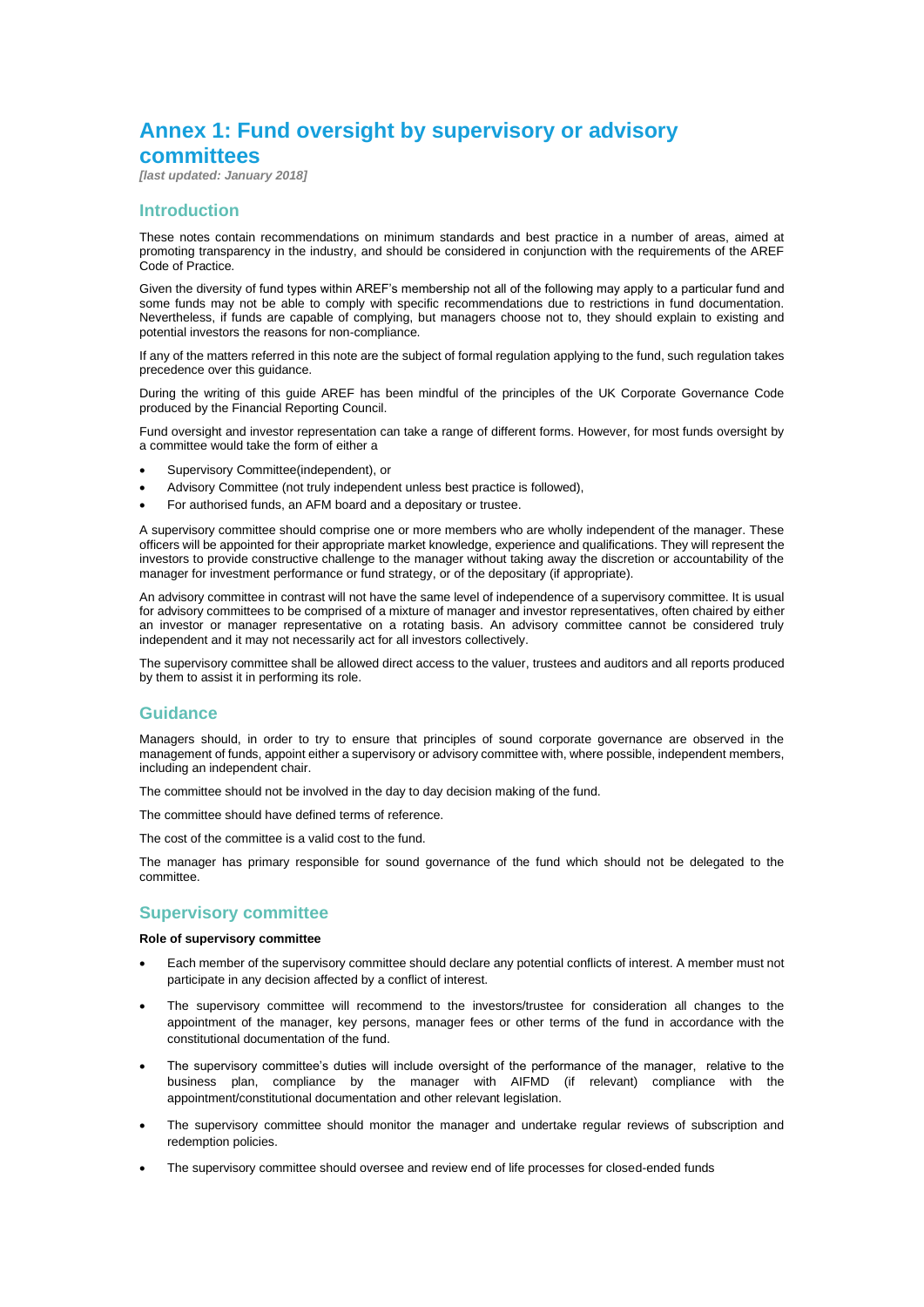- The supervisory committee should not carry out any investment or regulatory activities (as defined by FCA), which, for the avoidance of doubt, includes specific approval to any investment or divestment decisions.
- The supervisory committee shall have an opportunity to review the annual and interim report and accounts, which should contain:
	- clear definitions of the supervisory committee's role and the role of the manager
- ii. confirmation that the supervisory committee has undertaken its responsibilities for the period under review
- Oversight of investors' complaints received via the manager or directly by the committee

#### **Constitution of supervisory committee**

- The supervisory committee should be subject to election by unit holders/investors with re-election of members at regular intervals on a rotating basis. Unit holders/investors may propose their own nominations if allowed to do so under constitutional documentation.
- Appointment of members beyond a six year term should be subject to rigorous review, and take into account the need for progressive refreshing of the committee.
- The representation of the supervisory committee should be multi-disciplined with members selected for relevant experience and qualifications for the roles required.

The majority of members of the supervisory committee should be independent of the manager. For the avoidance of doubt, a member is not independent if she or he has been in full time employment of the operator or property manager (or member of the group or associated company) within the previous five years or has had a material relationship within the last three years. **Liability/indemnity**

It is considered to be best practice for members of the supervisory committee to be covered by appropriate liability/ professional indemnity insurance arrangements which will be a valid fund cost.

## **Advisory committee**

#### **Role of the advisory committee**

The role of the advisory committee is the same as a supervisory committee.

#### **Constitution of Committee**

- The committee will often be comprised of a mixture of investor, manager and external representatives, and nominated by the investor group.
- It is best practice for the manager not to be represented on the committee but will be required to attend to present reports and administer the meeting.
- It is best practice for the chair to be independent of the investors and manager.
- The committee representatives should be selected for their knowledge, experience and qualifications.
- The committee should ideally be constituted to include a range of professional skills (not just property).
- The committee should comprise of an appropriate balance of representation of investors both by size and type, and shall be regularly reviewed.
- The advisory committee should be representative of the investor base with smaller investors being collectively represented by a separate committee member.

#### **Liability/indemnity**

- It is best practice for the members of the advisory committee have no liability to the investors of the fund.
- It is considered to be best practice for the fund documentation to provide them with indemnity.

## **Communication and disclosure**

- The fund documentation should clearly set out the processes for appointment of directors, including duration of appointment and voting arrangements (if not prescribed in fund documentation).
- The manager should also ensure that contact details of the supervisory/advisory committee, where appropriate, are supplied on request.
- The manager should disclose on request identities of committee members and details of remuneration (if any).
- The minutes of all committee meetings should be supplied to all investors on request.
- It is considered to be best practice that the fund's annual report contains a statement from the committee chair outlining the contribution the committee has made to the governance of the fund over the preceding year.